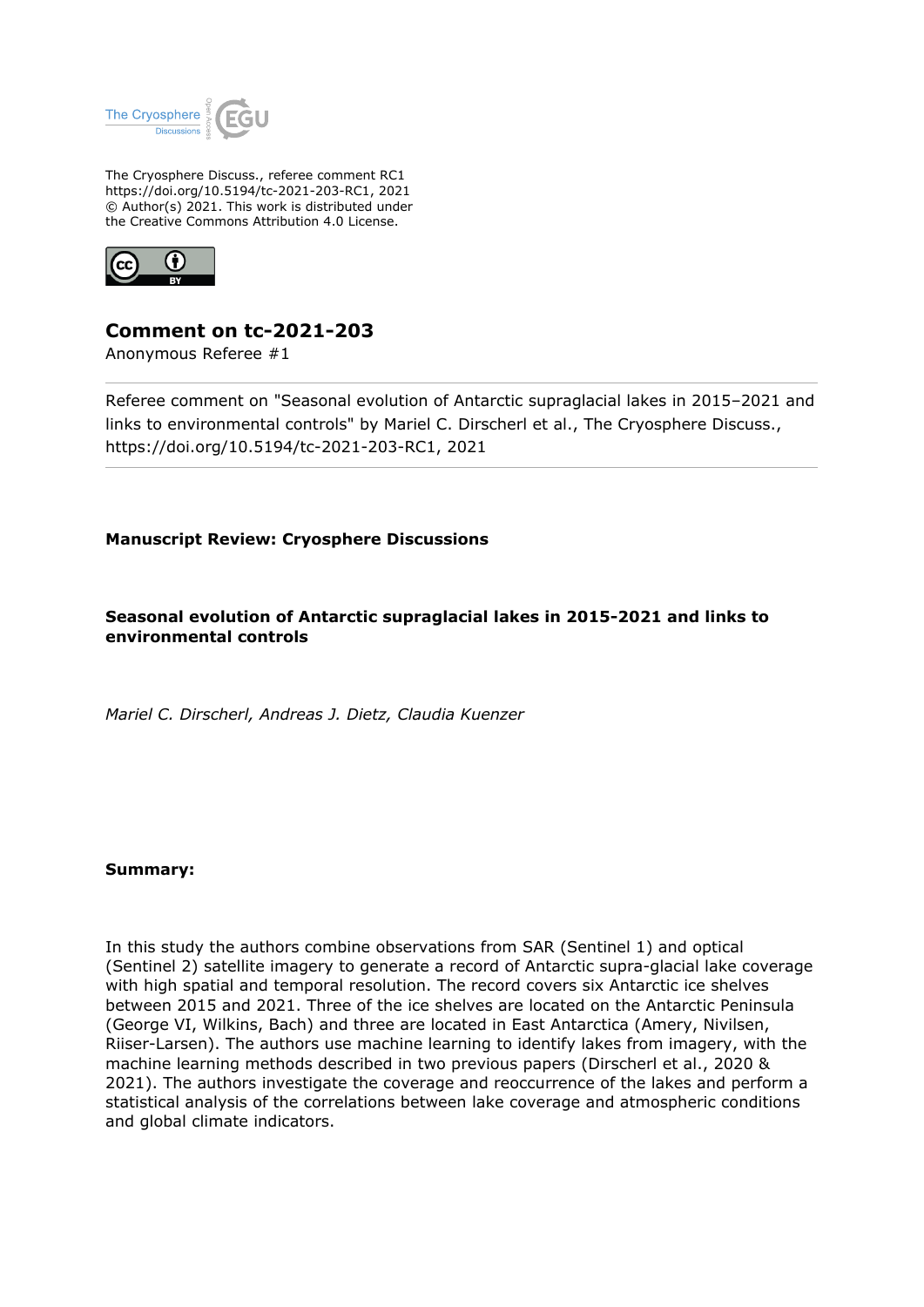For the Antarctic Peninsula ice shelves, they find peak lake coverage in January, with the largest lake coverage in the 2018-2019 and 2019-2020 seasons. The most significant correlation is found for George VI Ice Shelf where lake coverage is positively correlated with air temperature, with a lag of approximately 14 days. There appears to be a negative correlation of lake coverage with the Southern Annual Mode for the Antarctic Peninsula ice shelves.

For the East Antarctic ice shelves, there is a less prominent peak in lake coverage, with coverage extending from late December to early February. Furthermore 2020-2021, saw the smallest lake coverage for these East Antarctic ice shelves. Positive correlations are observed for temperature and solar radiation with a range of lag times.

The manuscript is a natural progression from the two previous papers describing the machine learning methods. Here these methods are applied to 6 years' worth of data from 6 Antarctic ice shelves, thereby providing one of the most (if not the most) comprehensive records of recent Antarctic supra-glacial lake coverage. The analysis is thorough and generates a set of noteworthy/interesting conclusions. However, my one major criticism is that the results and discussion sections are a bit of a jumble, this is mainly due to the volume of information the author tries to convey. This could be addressed by adding more structure to the text, possibly by splitting it into six sections for each ice shelf and limiting the text to reporting the significant results with the figures contain extra details.

This work makes a worthwhile contribution to the field and I feel it will be of interest to many in the glaciology community.

I have included a commented PDF as part of my review. Here I include some more detailed points that require addressing:

### **Comments:**

- Use of term average:
	- At times I was confused by the use of average, which in some contexts refers to: the mean of the data included in the bi-weekly value; the spatial average over the ice shelf; or the mean of multi-year data. It would be good to clarify what is mean each time average is used.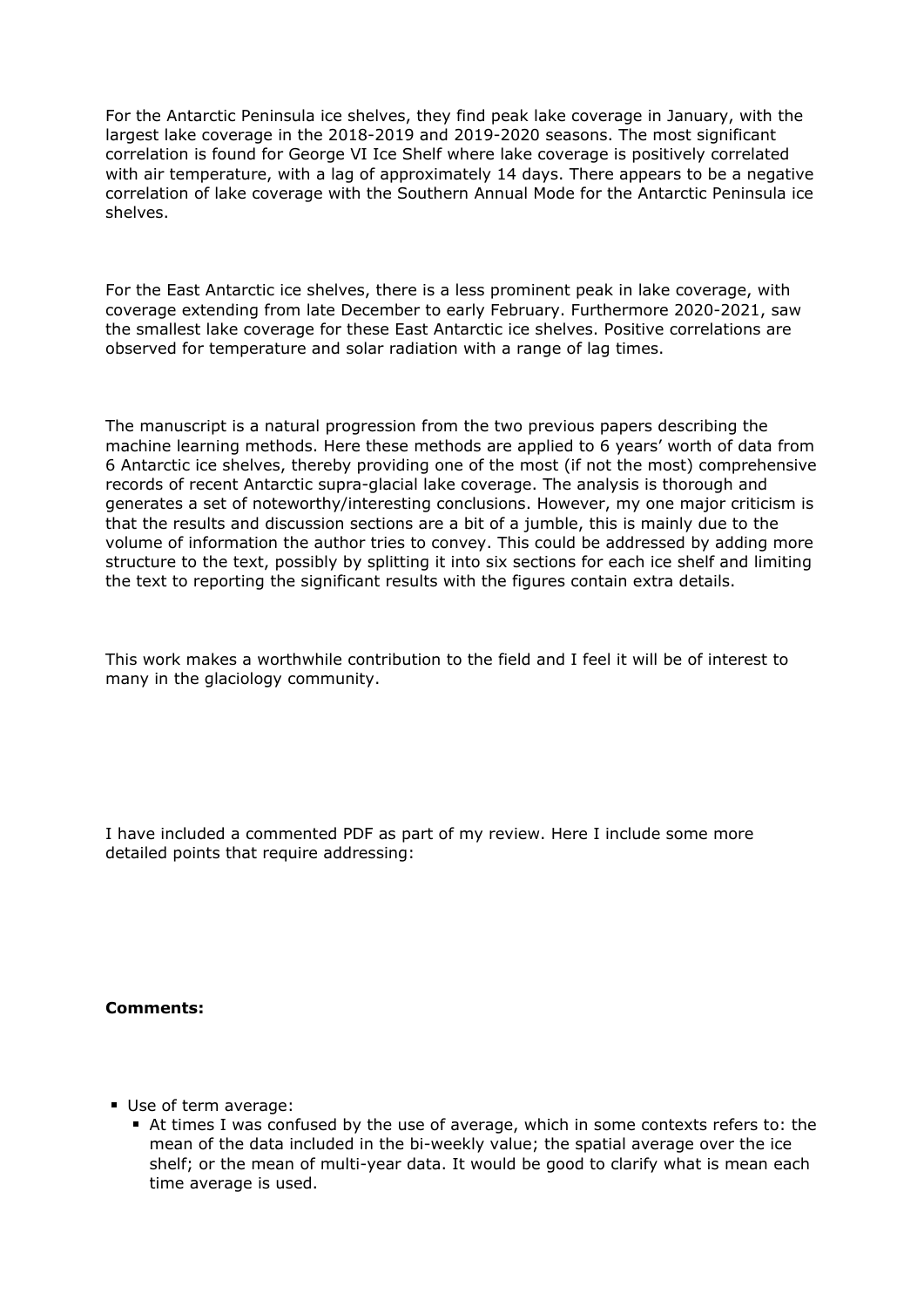Secondly average is used in the abstract and conclusion with reference to the mean values from the 6 years of data. However, on first reading this gives the impression that it is a long-term record. Saying something is above or below the average, when that is only based on 6 years of data lacks the long-term context. For instance, it may be the case that 2015-2016 was a high lake year in comparison to the 20 years beforehand, but not in comparison to the following 5 years. This point needs to be considered throughout the text when reporting differences between annual results.

- If I am interested in an ice shelf not included in this investigation what can I learn from this paper? Are there any general statements that can be applied to all lakes following the evidence generated here?
- How are datasets (Sentinel 1 & 2) combined? What is the time resolution of the preaggregated data? Is this consistent for each bi-weekly value? How does the performance with each dataset compare? i.e. are same lake features identified? Are there any differences? How does this impact your results?
- This new combined dataset is a great contribution to the field and this is not emphasized enough in the main text. It would be great if the usefulness of the new dataset could be highlighted more, i.e. 2D dynamics of lakes, lake geometries, etc. But maybe this is the focus for future papers?
- It would good to add details about how machine learning training data was generated and how classification was tested. Are there any feature that might be missed?
- Transport of meltwater:
	- You say that water is transported across the ice shelf (and I believe you) but what evidence do you have of actual water movement? It would be really interesting to see the flow of meltwater and subsequent growth of lakes in a time series.
	- You say that there is a lag between melt and lake growth where water has been transported across the shelf. How far has meltwater been transported? Can you investigate the lag between ERA5 data where the melt is formed and the formation of the lake?
- Figure 5: It's difficult to make out colours representing over 2 or 3 years of reoccurrence. This is possibly due to the small areas where lakes are frequently present. It would be good if bigger map plots were available, possibly in a supplement? There's so much great data here, it's a shame not to be able to see it more clearly.
- Results section: As mentioned earlier, the results section can be difficult to read in places because there is so much information about 6 different ice shelves. One way to make this easier to read would be to have a small section dedicated to each one, and then use the discussion to summarise similarities and differences between them. It would also be helpful to only report the statistical significant results and point the reader to the figures for more details.
- Correlation analysis sections: Again these two sections are difficult to read because there is so much information. I like figure 6 – maybe it would be good to use this figure to guide the reader through the results. Similarly with Figures 7 and 8, but possibly here you can be more selective about what plots you choose to show, leaving the others to the supplement.
- Similarly the discussion section includes a lot of repetition of the results section and frequently jumps from one ice shelf to another and back again – this could be trimmed down.
- **Comparison with large-scale climate indicators such as:** 
	- DMI: Lines 589-591: I don't understand what is meant by this sentence.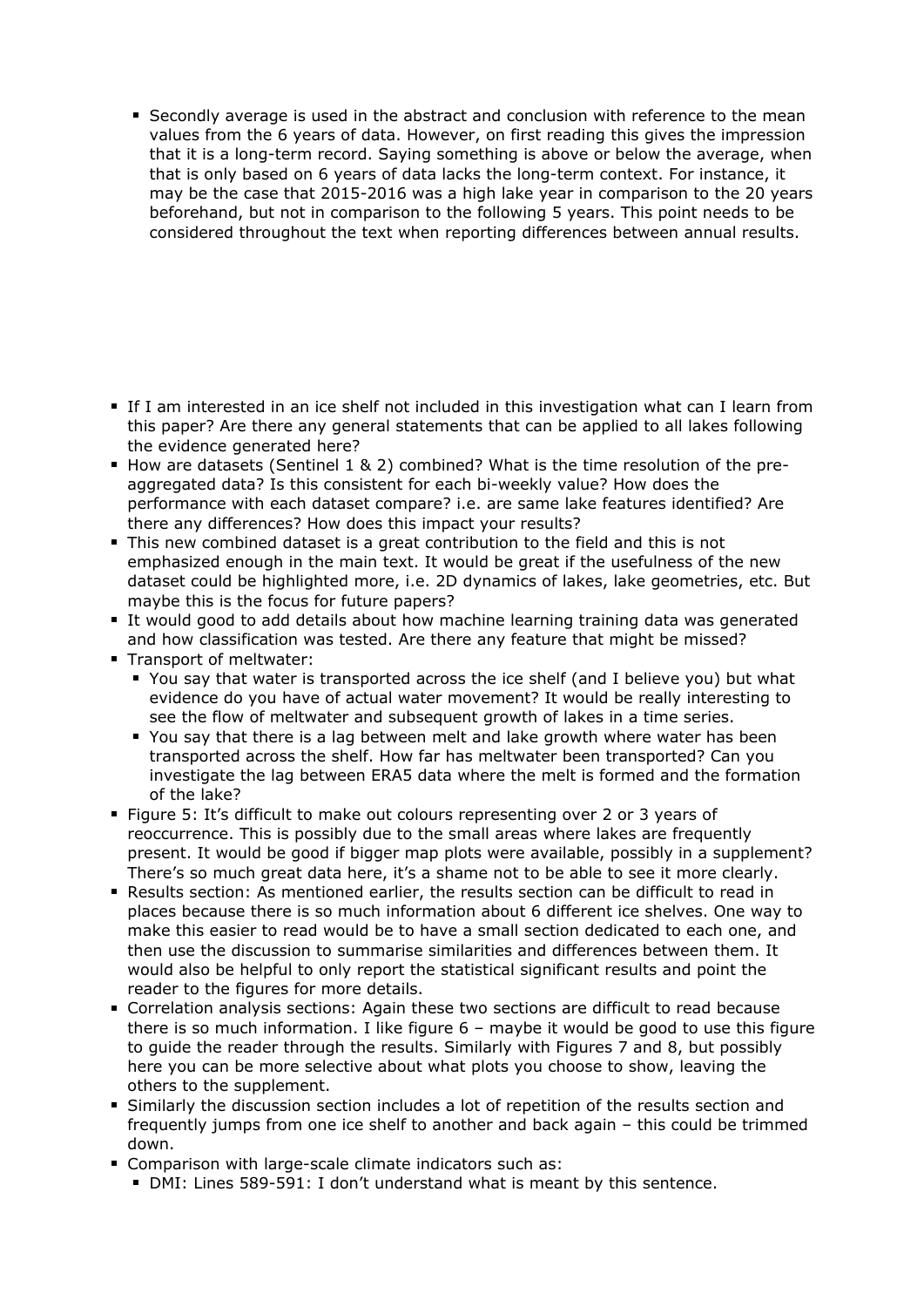SAM: Line 429: "correlation with annual SAM (Table 1) indicates a significant negative linear relationship (r=-0.82\*) over George VI Ice Shelf." This is the only significant correlation identified. Can you draw any API-wide conclusions from this?

I found it difficult to discern the take away conclusions about the interaction with these climate indicators. Lines 642-652 do discuss this, but the explanation is very vague, with few references to other studies that have thoroughly investigated these dynamics.

- Melt-albedo feedbacks (Line 678): not sure whether you have mentioned any particular examples of this from your results. It would be great to see some examples.
- Table 2: "Local controls" how have you determined these correlations? It's easy to miss this in the text, so it would be good to have a dedicated results section on this (similar to point above).
- Buried lakes: This is mentioned in the conclusion and abstract, but not in the main text. How important/common are they? Where are they found? Is this one difference between sentinel 1 & 2? Are you missing them in Sentinel 2? How does this impact your results?
- ERA5-Land climate reanalysis you haven't included any discussion on the potential shortfalls of using this data. For instance, are small scale effects around blue ice or exposed bedrock included? How does this impact your results?

### **Minor Comments**:

Line 101-102: Use of space when quoting numerical values to separate thousands from hundreds, i.e. 10 000. (i) I'd usually choose to use a comma; 10,000. (ii) I'd apply this to 1,000 and 10,000. I'm not sure what the formatting choices of the journal are.

Line 287-288: "We observe a rapid onset of supraglacial lake formation in late January" Fig 3 shows that the peak lake coverage is in late January not the onset of lake formation.

Line 292-293: "More specifically, lake extents during the 2019-2020 and 2020-2021 melting season were above average during their peak and slightly below average in parts of early 2019-2020 and late 2020-2021" Does this imply faster than usual lake formation? Do you think this is a result of shallower lakes?

Line 371: "lakes spreading across Nivlisen Ice Shelf": Can you detect whether this spreading is occurring in time? i.e. lakes spread during melt season or lakes spread year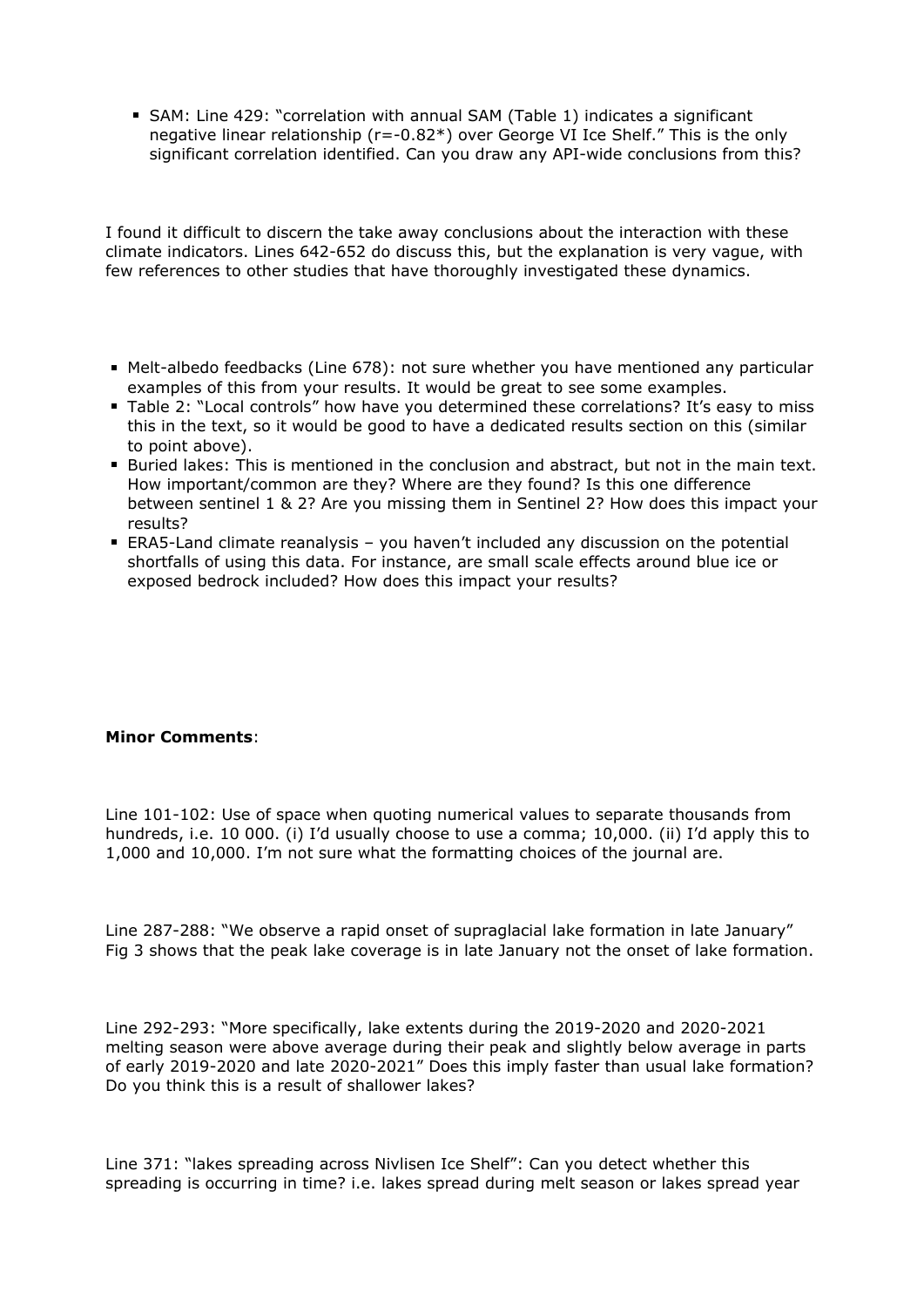on year?

Line 377: "average and maximum air temperature" What average is this? The spatial average across the whole shelf? The average of the aggregated data? The multi-year average?

Lines 429-434: It might be easier for the reader if you only report the significant results in the text, as otherwise there is too much information to take in.

Line 613: I don' understand what you mean by "north(-easterly)"

Line 638 -639: "firn air depletion potentially contributing to facilitated melt in 2020-2021" do you mean lakes rather than melt?

Line 665: "latitudinal flow stripes" I don't think latitudinal is the best word to use here as the structure of the flow stripes is so complex. I suggest just removing latitudinal.

Line 667: "surface slopes" do you mean low surface slopes?

Line 781: Include reference to: Gilbert, E., & Kittel, C. (2021). Surface Melt and Runoff on Antarctic Ice Shelves at 1.5°C, 2°C, and 4°C of Future Warming. Geophysical Research Letters, 48(8), 1–9. https://doi.org/10.1029/2020GL091733

Lines 803-804: Example of how you are using your short record to talk about anomalous years, without any context of long-term values.

Line 807: "record low lake coverage" same as point above.

Line 808: "Lateral meltwater transport" where is the evidence for water flow/movement?

Line 829: "Reduced firn air content" How is this measured? Are you inferring this from the records of low snow accumulation?